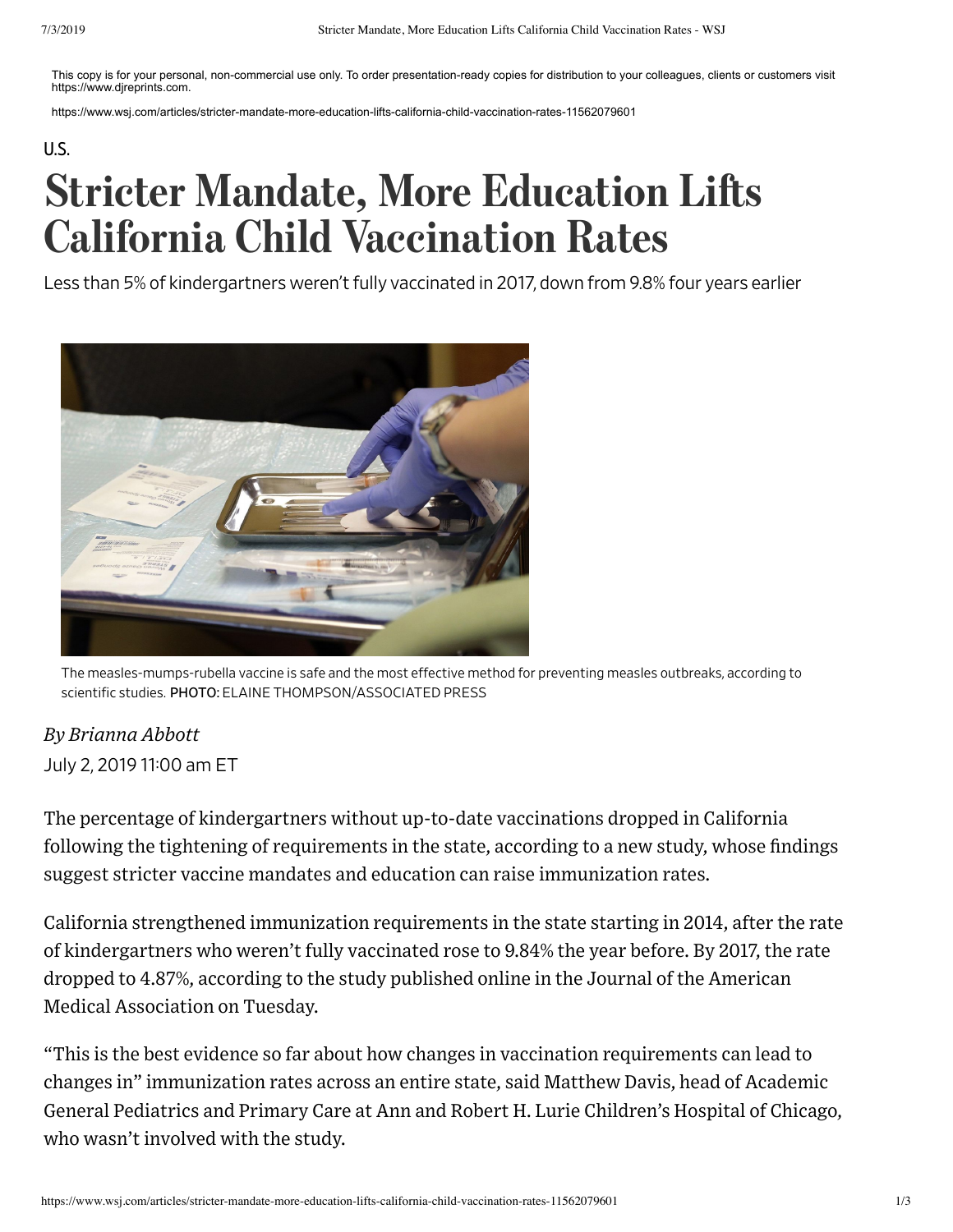Policy makers and public health officials are grappling with the best policies to encourage vaccination amid measles outbreaks this year that have resulted in the highest number of confirmed cases in the U.S. in 25 years.

Several states have considered new legislation to strengthen school vaccination laws. Maine and New York recently became the fourth and fifth states to eliminate all exemptions from the mandate granted for nonmedical reasons, joining West Virginia, Mississippi and California.

Some proposals, including a California bill meant to crack down on doctors who may be distributing fake medical exemptions, are facing pushback from protesters and parents expressing concern about the safety of measles-mumps-rubella vaccine. The vaccine is safe and the most effective method for preventing measles outbreaks, according to scientific studies.

California started updating its vaccination requirements in 2014, when the state mandated that parents submit proof that they had discussed the risks of not vaccinating their children with a health-care provider before opting for a personal exemption.

## RELATED

U.S. Measles Outbreaks Hit Highest Level in More Than 25 Years •

- New York Ends Religious Exemptions for School Vaccinations •
- Bill to Limit Vaccine Exemptions in California Draws Protests •

In 2015, the California Department of Public Health launched a campaign to educate school staff on requirements and conditional admission for students who had fallen behind the immunization schedule. The next year, a ban on exemptions for nonmedical reasons went into effect, a policy driven by a large measles outbreak that started in

Disneyland in Anaheim in 2014 that ultimately infected 131 California residents.

For the study, a team of epidemiologists at multiple universities analyzed publicly available immunization data from the California Department of Public Health for the years 2000 to 2017. All schools and home schools are required to report student immunization data to the agency each year, though home-schooled students aren't subjected to the same vaccination requirements.

The researchers found that the increase in vaccination rates reduced the chances that unvaccinated students would come into contact with each other, an easy way for measles to spread. The chance that two unvaccinated students would come into contact with each other at school fell to 4.56% in 2017, down from 26.02% in 2014, according to the study.

Clusters with high rates of students without up-to-date vaccinations also decreased substantially in Central and Southern California but continued to remain high in Northern